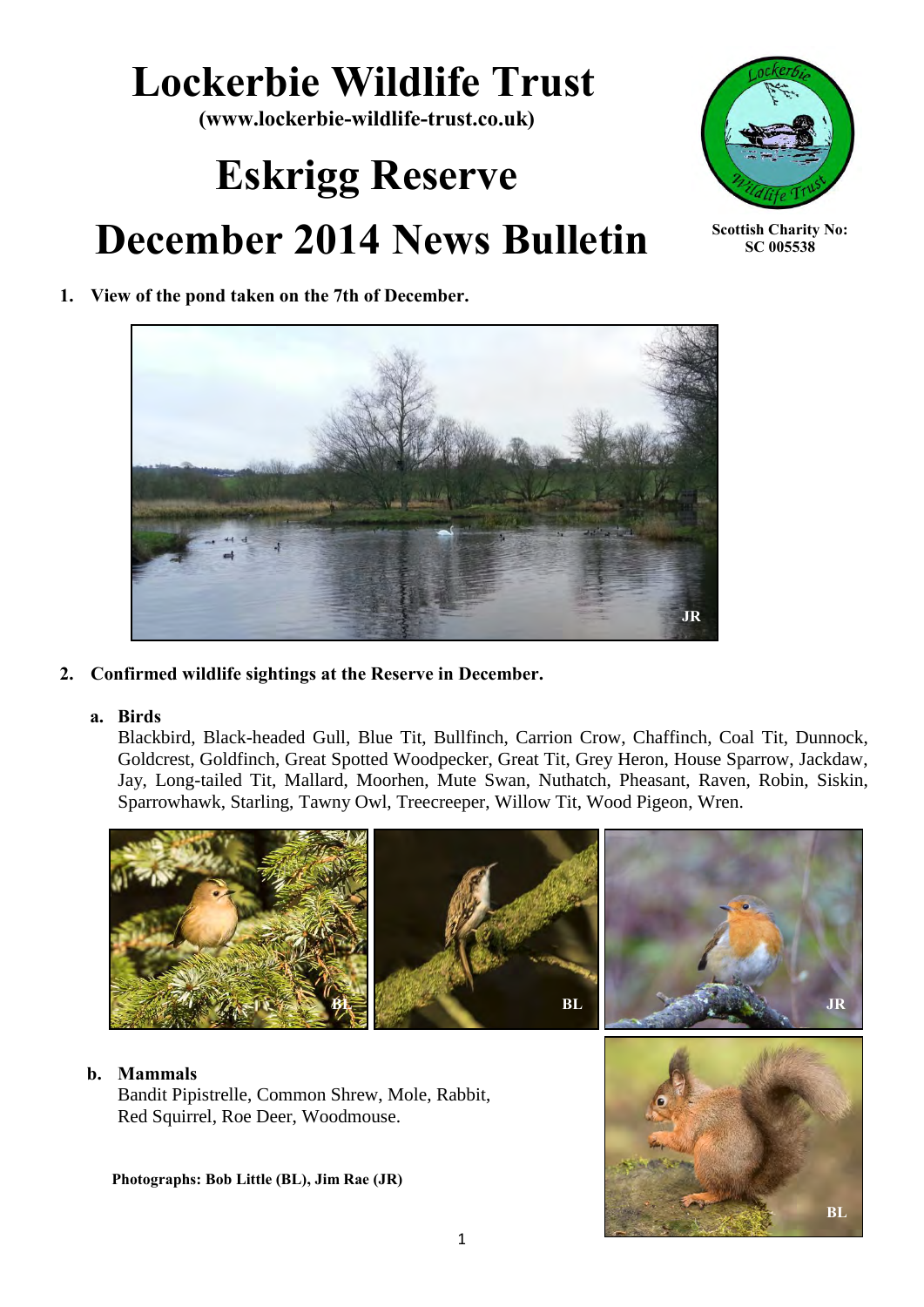#### **3. December Fungi**



## **4. Planned Activities**

#### **1st & 2nd. LWT Stall at Tesco**

The Trust was given permission to set up a stall at the local Tesco store in Lockerbie. In addition to a display, showing the various activities of the Trust, there were a number of items on sale to help raise funds for our work at Eskrigg Reserve. These included Nature Notelets, Christmas Cards, Gift Tags and our 2015 Wildlife Calendar.



**Photographs: Jim Rae**